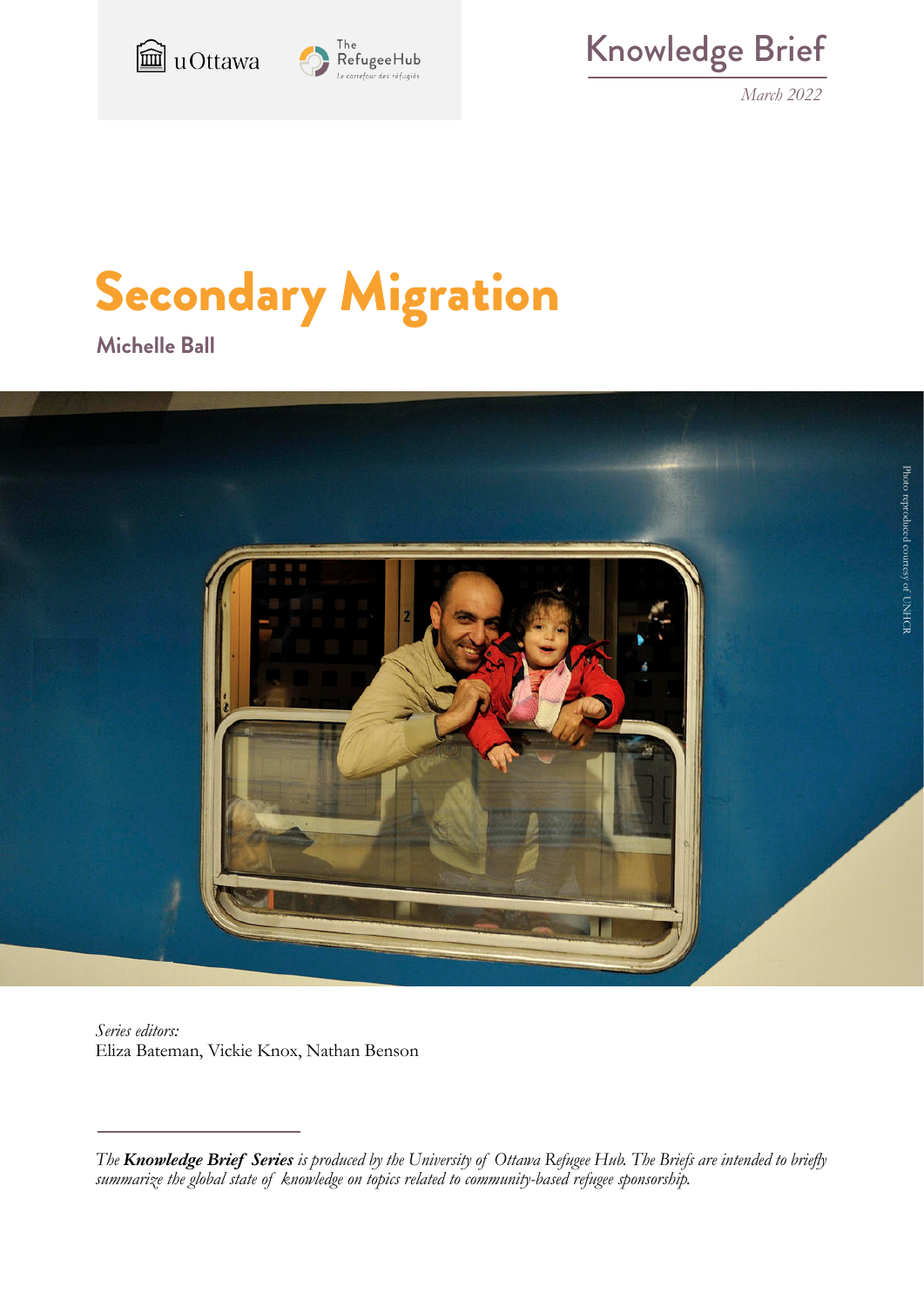## **I. Summary**

Community sponsorship (CS) is increasingly of interest to a number of states seeking to expand or enhance the support available for refugees. This knowledge brief aims to illuminate one particular aspect of sponsorship,

often referred to as secondary migration. It seeks to understand why some sponsored refugees choose to stay in their initial community of settlement, while others decide to move on during or shortly after the end of the sponsorship period.<sup>1</sup> This brief uses a comprehensive review of relevant literature to respond to the questions: what are the factors that lead to secondary migration of refugees and what impact, if any, does sponsorship have on these decisions for sponsored refugees?

As this is an under-researched topic, an expansive view will be taken of CS programs, to include those where community members are involved in the integration of refugees. The brief opens with an overview of the available evidence on secondary migration for resettled refugees—both governmentled and sponsored— and before turning to an analysis of the unique push and pull factors inherent to sponsorship. After considering key discussions on the topic, the brief concludes with knowledge gaps and suggestions for further research.

## **II. An overview of secondary migration**

Refugees are often seen as a homogenous category of migrants for whom resettlement is supposed to be the end of movement and impermanence. However, once the period of sponsorship has ended, many refugees leave their community of resettlement and relocate to a

different place (Shaffer and Stewart 2021: 10). This topic is of interest to the sponsorship community in part because "secondary migration can fundamentally alter outcomes for both refugees and the communities that host them" and yet policy makers do not have systematic data on the extent or nature of this secondary migration by refugees whose sponsorship period has ended (Mossad et al 2019: 1).

There is considerable discussion in the literature on the push and pull factors that lead refugees and other immigrants to move. Some of the main factors that contribute to the onward movement of refugees and immigrants include "employment gains, family reunification, and the desire to live within co-ethnic communities" (Shaffer and Stewart 2021: 10). Tuzi argues that the perception of insecurity can drive not only primary migration, but may trigger further movements within the country or in an area of free movement after their initial resettlement. Using the example of Syrian and Eritrean refugees in Europe, Tuzi shows that refugees may choose onward movement at particular points in their lives when their aspirations are not being fulfilled (Tuzi 2019: 554).

#### **II.1 The context: policies discouraging secondary migration**

While resettled refugees generally have the right to onward movement, state policy has often discouraged secondary migration during the initial months. The United Nations High Commissioner for Refugees (UNHCR) has acknowledged there has been a historical belief within the refugee resettlement framework that secondary migration signals a failure of integration (Ott 2011: 4). In many resettlement countries, funding and policy decisions are often based on the assumption that refugees will or should aim to stay in their initial community of settlement, at least for the first year, so as to access certain services (Ott 2011: 5-7).

From a government perspective, secondary movement can lead to additional costs. For example, resettled refugees in Canada who moved away from their community in their first year of settlement led to additional work for service providing organizations, who had to ensure there was no duplication

<sup>&</sup>lt;sup>1</sup> Other terms may include onward migration or subsequent migration, when referring to movement within the country or area of free movement after arrival in the resettlement community.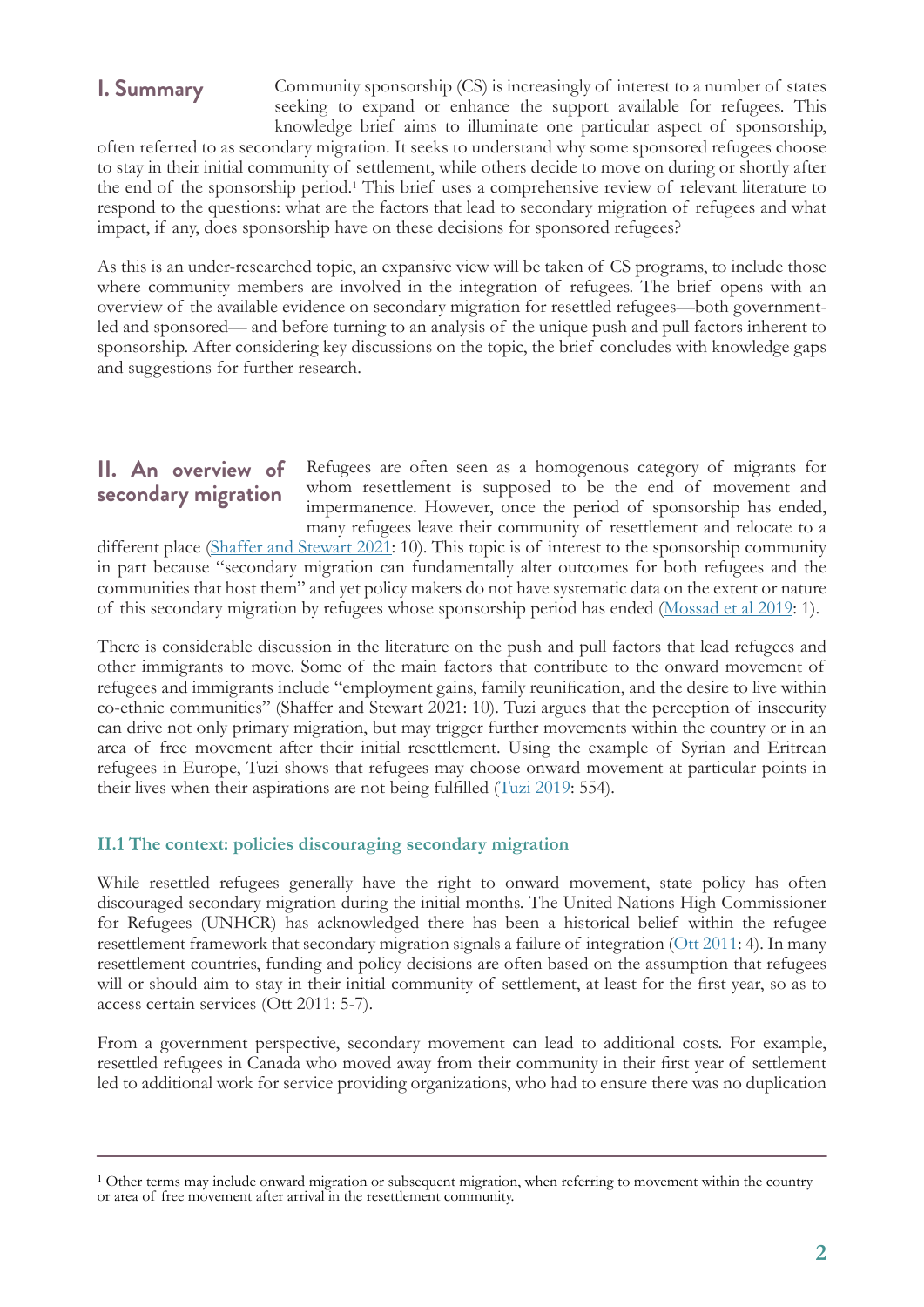of services (IRCC 2016: 25). In the United Kingdom, secondary migration can cause issues for the sponsor group as housing and other services are provided at local authority level. Therefore, there is a vested interest in ensuring that sponsored refugees remain in their initial community of settlement where support is available (Home Office 2021: 13).

Another dimension of secondary migration to consider is that which occurs within the European Union (EU). The recent "refugee crisis" in the EU and the onward movement of asylum seekers and resettled refugees between member states has challenged the functionality of the EU's system of refugee reception (Tuzi 2019: 553). Some EU states discourage this movement through imposing certain sanctions on onward migration, for instance, by withdrawing certain rights entitlements and benefits from resettled refugees who seek to move (European Commission 2016:7). This angst around the movement of refugees both across and within borders is crucial to understanding this topic (Shaffer and Stewart 2021).

There are other inherent tensions that impact the discussions on secondary migration. The rise of nationalism, increasing xenophobia and securitization of borders, as well as debates around responsibility sharing, all shape the highly contested context in which resettled refugees choose to engage in primary or secondary movements (Shaffer and Stewart 2021). This brief cannot meaningfully engage with all of these important contextual dimensions of secondary migration, but will explore how CS programs can more effectively respond to the secondary movements of sponsored refugees through better understanding and planning for the unique factors affecting their decisions to move onwards or to stay in their initial community of settlement.

## **III. Evidence on the secondary migration of resettled refugees**

#### **III.1 Government resettled refugees**

Refugees arriving through traditional government resettlement programs tend to pursue secondary migration within the resettlement country for similar reasons to other immigrants. These

include educational and work opportunities, previous experiences living in an urban versus rural area, the existence of transport connections to larger centres, and the presence or absence of meaningful social connections (Patuzzi,Andriescu, andPietropolli 2020: 39).

Detailed and disaggregated data on the secondary movement of resettled refugees is not easily accessible. Movements of resettled refugees from rural to urban centres have been tracked mainly in the contexts of Canada, Australia, the UK and the United States. In the UK, refugees have been shown to move for employment opportunities, to join family members, and to join pre-existing ethnic communities that can provide material, financial, and emotional assistance (Shaffer and Stewart 2021: 345). A 2016 study from Immigration, Refugees & Citizenship Canada (IRCC) reported that 11% of government assisted refugees moved from their initial community of settlement in their first year, and sought support from another service providing agency (IRCC 2016: 25). The top reason for movement given by these refugees was for employment, followed by wanting to be close to friends or family (IRCC 2016: 25). In the United States, it was reported that in fiscal years 2012 and 2013, around 70,000 resettled refugees arrived; within one year over 21,000 —a number likely to be underestimated —had moved out of their initial resettlement community (Bloemand Loveridge 2017: 26).

A recent study from Kaida, Hu and Stick (2020) of administrative data from Canada indicates that government assisted refugees are slightly more likely to move than economic immigrants, a difference possibly be explained by the fact that refugees often arrive to non-gateway cities where there are fewer economic opportunities (UNHCR 2020: 22). A different study in the United States measured administrative data of resettled refugees from 2000 to 2014 and found that a large proportion migrated to a different state, but rates of internal migration varied by origin, family ties, and arrival state (Mossad et al 2019: 1). The authors concluded that the major drivers of secondary migration were the desire to be closer to co-ethnic networks and labour market considerations (Mossad et al 2019: 1). It is worth noting that very little data was found on the subsequent movement of resettled refugees in Europe, with most available studies instead focusing on asylum seekers.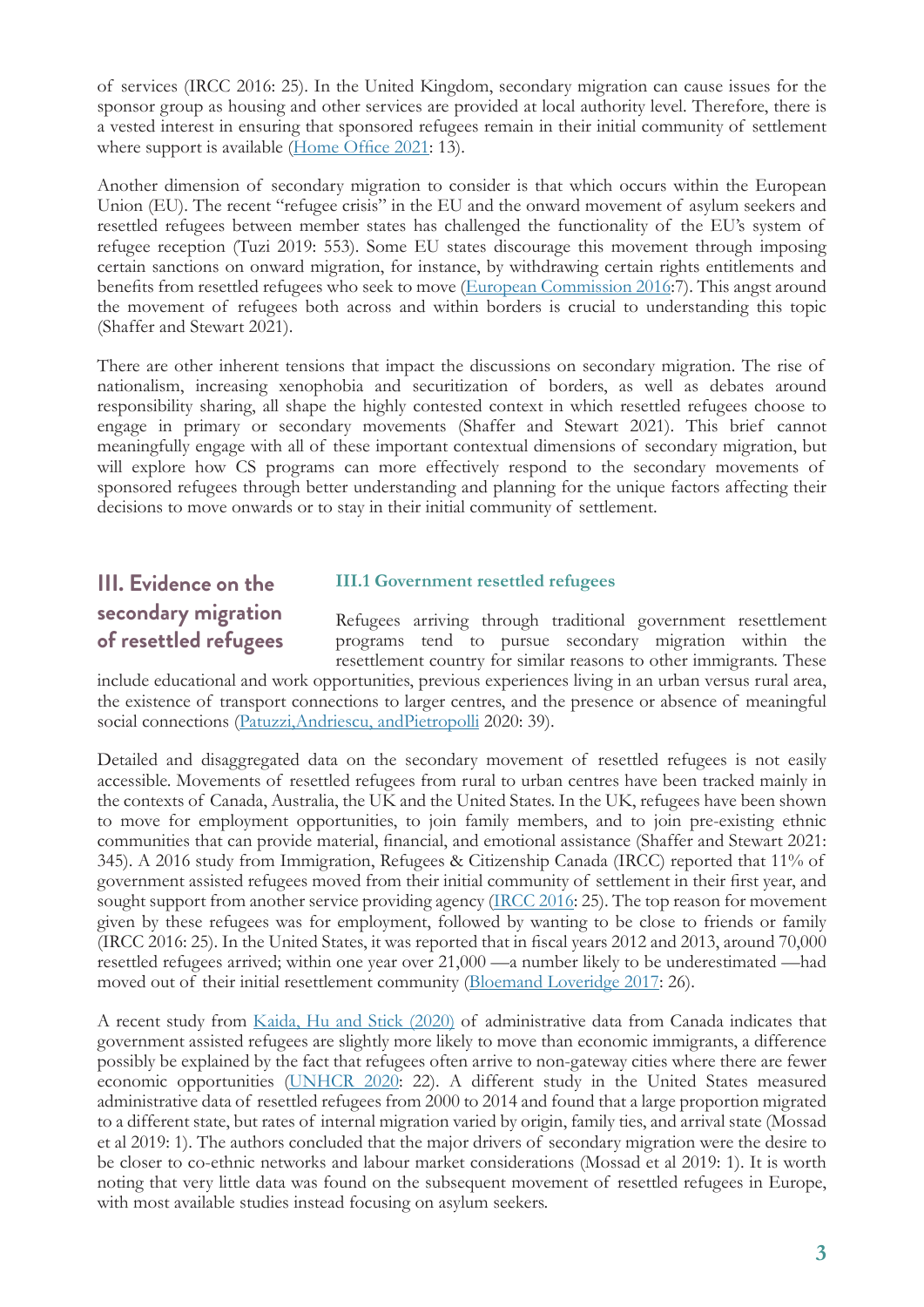#### **III.2 Sponsored refugees**

The evidence on secondary migration within CS programs globally is scarcer, in part due to the small number of arrivals, and short timeframes of the majority of these programs. Sponsored refugees face some of the same push and pull factors outlined above, with the addition of the unique factor of sponsor support. The little data available on secondary migration within community sponsorship is rarely comprehensive or segregated by refugee stream. For example, a 2019 study of Syrian refugees in Canada reported that 10% of recently arrived refugees had moved outside their province of settlement, but this study did not differentiate between government assisted refugees and sponsored refugees (IRCC 2019: 15).

One of the few studies to directly address secondary migration came from Kaida, Hu and Stick 2020), and compared the onward migration of government assisted refugees and sponsored refugees using the immigration database of immigrants to Canada from 2000 to 2014. They found that while the vast majority of resettled refugees stay in their initial area of settlement, they were slightly more likely to move onwards from their initial community of settlement compared to other immigrants (Kaida, Hou, and Stick 2020). When further disaggregated, the data showed that sponsored refugees were slightly less likely to move than government assisted refugees (Kaida, Hou, and Stick 2020: 15). Most interestingly, they found that "for [sponsored refugees], unemployment was not significantly associated with leaving the initial destination city, probably because they were more attached to their adopted community" (Kaida, Hou, and Stick 2020: 6). This may indicate that sponsor support could have a positive impact on sponsored refugees choosing to stay in their community in spite of other factors such as greater employment opportunities that may influence secondary migration in other cases.

There is also anecdotal evidence of secondary migration of sponsored refugees in the New Zealand context. It was reported that at least 2 out of 6 families resettled to the South Island under New Zealand's Community Organisation Refugee Sponsorship (CORS) pilot moved after the period of sponsorship to larger cities in search of employment opportunities or closer<sup>2</sup> (New Zealand: 31).

There is added complexity within the EU as, depending upon the status granted to the sponsored refugee upon arrival, refugees may choose to live and work in any European country (Shaffer and Stewart 2021: 10). Of the 318 refugees participating in Italy's Humanitarian Corridors (HC) between 2017-2019, 38% had left Italy as of March 2021 (von Wartensee 2021). About half of the participants in the HC program had moved before the end of the sponsorship period, making it difficult to fully measure the success of the program (Share 2021: 15). In another study of HC, the possibility of future secondary migration is evident; 82.7% of participants reported having family elsewhere in Europe, and of those, 45.8% intended to join them one day (European Union 2020: 33). In Poland, which ran an ad-hoc sponsorship scheme based on religious affiliation, it was reported that the lack of preparation of sponsor groups may have led to quite high levels of secondary migration to other EU Member States (European Commission 2018: 81).

#### **III.3 An example of a community-based refugee welcome project**

There is evidence from other types of refugee welcome projects such as the Riace Model that may shed light on the intersection of citizen support and onward migration. Asylum seekers were settled in Riace, a small 'ghost town' in Southern Italy, in "an approach whereby original inhabitants and refugees are together responsible for community development" (Driel2020: 149). The goal was to have a win-win situation where the local area would be revitalized which would at the same time promote the socioeconomic inclusion of asylum seekers (Driel 2020: 150). Over 6,000 asylum seekers passed through Riace over the years but only around 100 permanently remained; others would stay one to three years waiting on their asylum procedure, and then move on to more prosperous areas (Driel 2020: 156).

<sup>2</sup> Key informant interview with a participant from New Zealand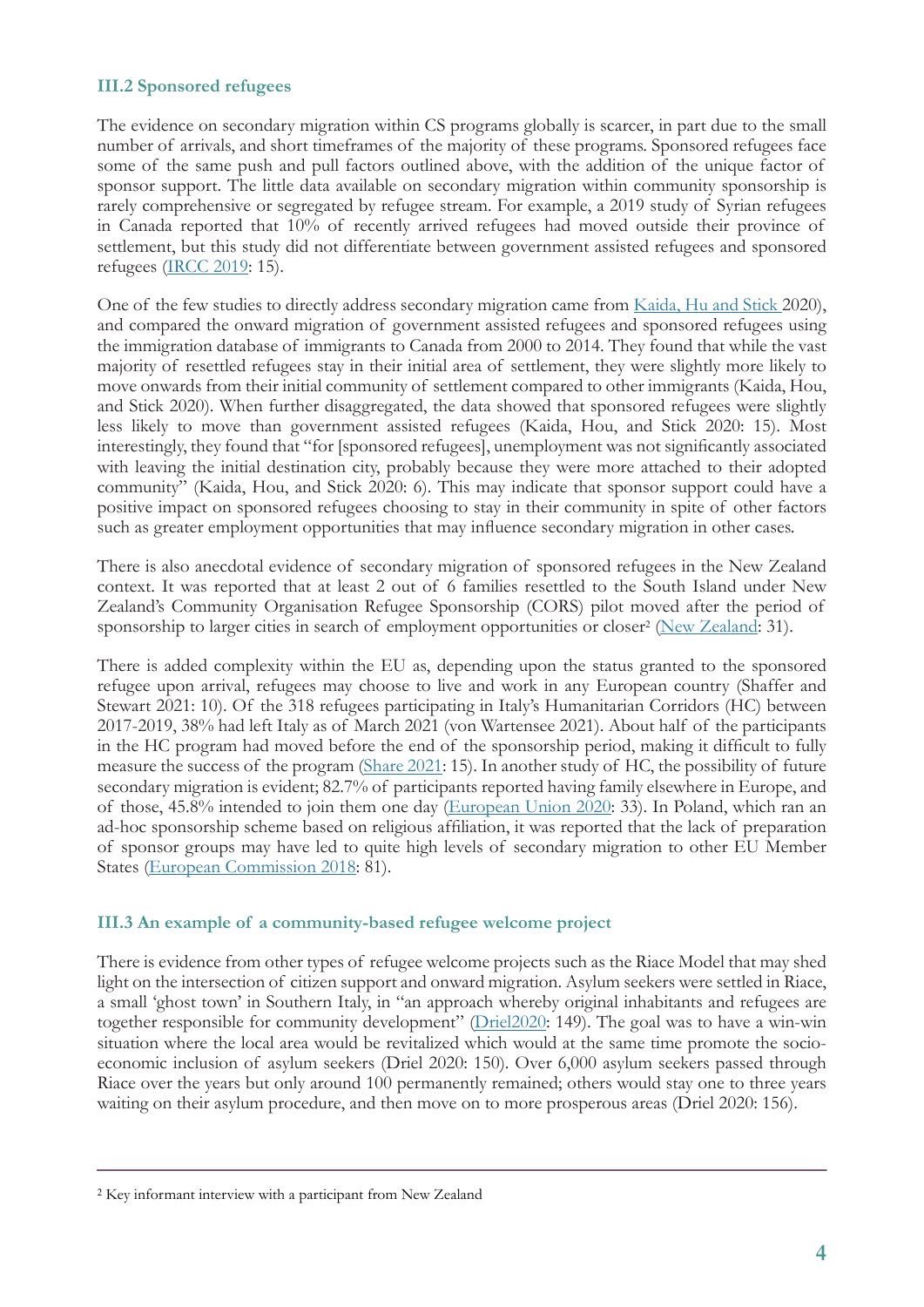While the program evidenced increased support for migrants and economic benefits for the local community, the lack of sustainable employment opportunities meant that when government benefits ran out, refugees had to move on or risk getting stuck in low wage jobs, or becoming homeless (Driel 2020: 164). The temporality of the program, including the need to wait in the first country of asylum due to the Dublin Regulation, was identified as the main barrier to long-term settlement (Driel 2020: 166). This example shows that while the involvement of the community in the settlement of refugees has a number of benefits in the short-term, there are often compelling reasons connected to long-term integration that influence refugees' decision to move on.

## **IV. Unique factors influencing secondary migration for sponsored refugees**

There are a number of unique push and pull factors that may impact a sponsored refugee's decision to move onwards from their initial community of settlement.

#### **IV.1 The community welcome of sponsorship**

Sponsored refugees report that sponsorship helped to positively impact their sense of inclusion and belonging, and to foster a strong sense of connection to the local community. The results from a number of studies with Syrian refugees in Canada (DroletandMoorthi2018; Haugen 2019) indicate that "the ability to establish and sustain strong community ties, partly enabled through community sponsorship, plays an important role in strengthening an initial sense of social inclusion" (UNHCR 2020: 45). In her research from rural Nova Scotia, Canada, Rachel McNally found that refugee families reported wanting to stay in the community in part due to "building strong relationships with sponsors and the broader community" (McNally 2018: xiii). When sponsors in the study were asked why they thought refugees were staying in their community, they also talked about the family-like relationships they had developed with sponsored refugees (McNally 2018: 31/40). In the New Zealand CORS pilot evaluation, it was reported that "all sponsored refugees were very positive about their relationship with their sponsors… They credited the practical and emotional support they had received from their sponsors as what helped them most in these first few months of settlement" (The New Zealand Government 2019: vi).

While there are plenty of examples of the positive aspects of the community welcome that sponsorship can provide, this does not necessarily mean that it is less likely to result in secondary migration than other types of resettlement. There can be great variability in the pre and post migration experiences of refugees, types of sponsor groups, and level of resources and social networks available, which make it difficult to measure the impact of sponsor support on a sponsored refugee's decision to stay in their community (Hynieet al2019: 47). One study from Canada suggests that a sense of belonging in a community may not be affected so much by sponsorship as by other factors, such as the city where the refugees are resettled, or the connections they can make to similar ethnocultural groups (Hynie et al 2019: 45). Sponsor provides a number of short-term benefits for the refugees and the community as a whole (UNHCR 2020: 44), although however the impact sponsorship has on secondary migration is more difficult to ascertain.

#### **IV.2 Access to services for sponsored refugees**

Another unique factor for sponsored refugees is that sponsors are often primarily responsible for their orientation and provision of services in the first number of months. Sponsored refugees, in particular those settled in smaller cities or rural areas, have been shown to rely heavily on their sponsors to understand and access the support to which they are entitled (Phillimore and Dorling 2020: 10). In Canada, anecdotal evidence shows that "sponsors fill in the gaps when services are limited, both general public services like public transportation and specialized settlement services like English as an Additional Language training" (McNally 2018: xiii). However, in some cases sponsors may also lack awareness of certain services such as social protection services (Finn 2020: 35) leading to some inconsistency in support. Access to services is an important consideration for refugees in their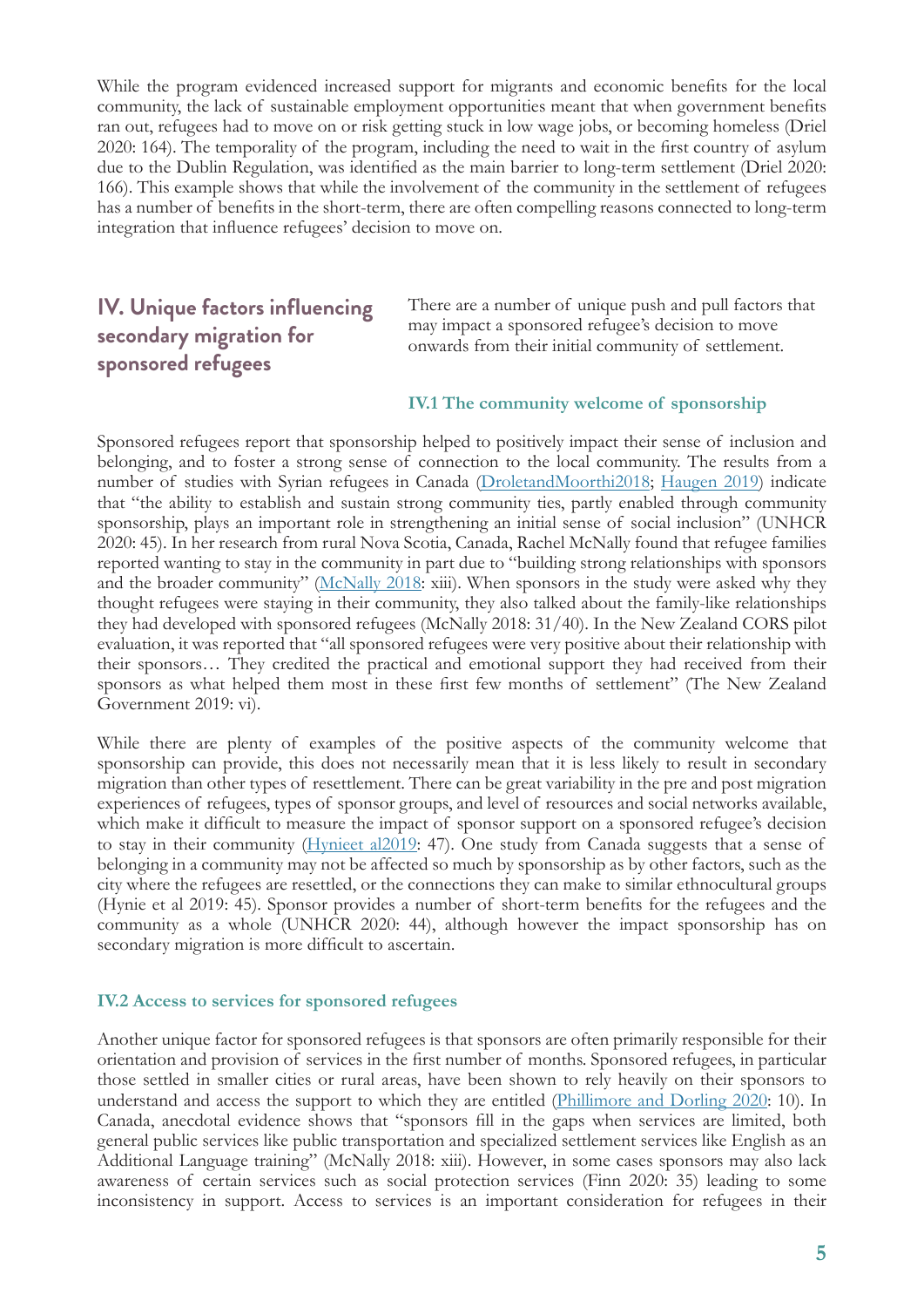settlement. For example, an older study from Canada reported that a number of refugees in smaller areas who expressed dissatisfaction with employment support and language instruction chose to move to larger centres to improve their access (Agrawal 2018: 945).

#### **IV.3 Using sponsorship to disperse refugees**

Many refugees end up in cities, but because resettlement allows for placement of refugees there is an interest among governments in settling resettled refugees in smaller communities (Tardis 2019: 7). Sponsorship can widen the geographic area where refugees are settled as sponsors agree to take on filling service gaps like language learning or other services where traditional government resettlement supports may not be present (FratzkeandDorst2019: 8). From a government perspective, this also has the added benefit of lessening pressure on housing in cities (Tardis 2019).

A number of states, such as France, have used sponsorship programs as a kind of 'dispersal' policy in order to revitalize smaller places, or to avoid more pressure on services in cities (Research Colloquium 2021). In New Zealand, sponsored refugees are required to settle outside Auckland, the largest city, due to pressures on accommodation and infrastructure there (New Zealand Government 2019: 4). In Australia, additional priority is given to sponsored refugee applicants who are willing to live and work outside the major urban centres (Australian Government 2021: 6). The Australian government is committed to increasing humanitarian resettlement to these rural regions, with a target of 50% of all humanitarian entrants being destined to these areas by 2022 (Australian Government 2021: 6). The United States recently announced a new sponsor-like program to allow volunteers to help with the reception of Afghan refugees. The need for sponsor support to widen the geographic regions where housing and services have reception capacity was acknowledged. While the priority of dispersal policies is to lessen pressure on services, the impact of these policies from a sponsored refugee's point of view is rarely studied.

#### **IV.4 Factors for sponsored refugees in smaller cities or rural areas**

There are both benefits and challenges to living in rural areas that may determine whether sponsored refugees either choose to settle permanently or to move on. Services provided in smaller cities may be more innovative and coordinated, allowing easier orientation to services, and a clearer division of roles between sponsors, government, and service providers (Tardis 2019: 9). In the UK, the evaluation of the CSS program indicated that the emotional bonds between sponsors and sponsored refugees may be closer in a smaller or less diverse places (Hassan and Phillimore 2020:19). In the Canadian context, there are reports of sponsored refugees finding more affordable housing options and attaining home ownership, using sponsors' informal networks to find appropriate employment, and choosing to stay in their smaller community due to the welcome and opportunities small places afford (Haugen 2019: 62).

With regard to challenges, smaller cities may be less accustomed to refugees and may not have the human resources and financial capital to support them (Tardis 2019: 9). Other challenges reported include endemic issues facing many residents in rural places such as fewer economic opportunities and a lack of transportation options, easy healthcare access, interpretation services (Research Colloquium 2021). The possibility of belonging to a larger family due to housing or being a good fit in terms of available lower skilled jobs provide incentive for refugees to settle in rural areas (Tardis 2019: 11). Ultimately, the suitability of smaller cities or rural areas for the long-term settlement of sponsored refugees largely depends on their individual situation or preferences.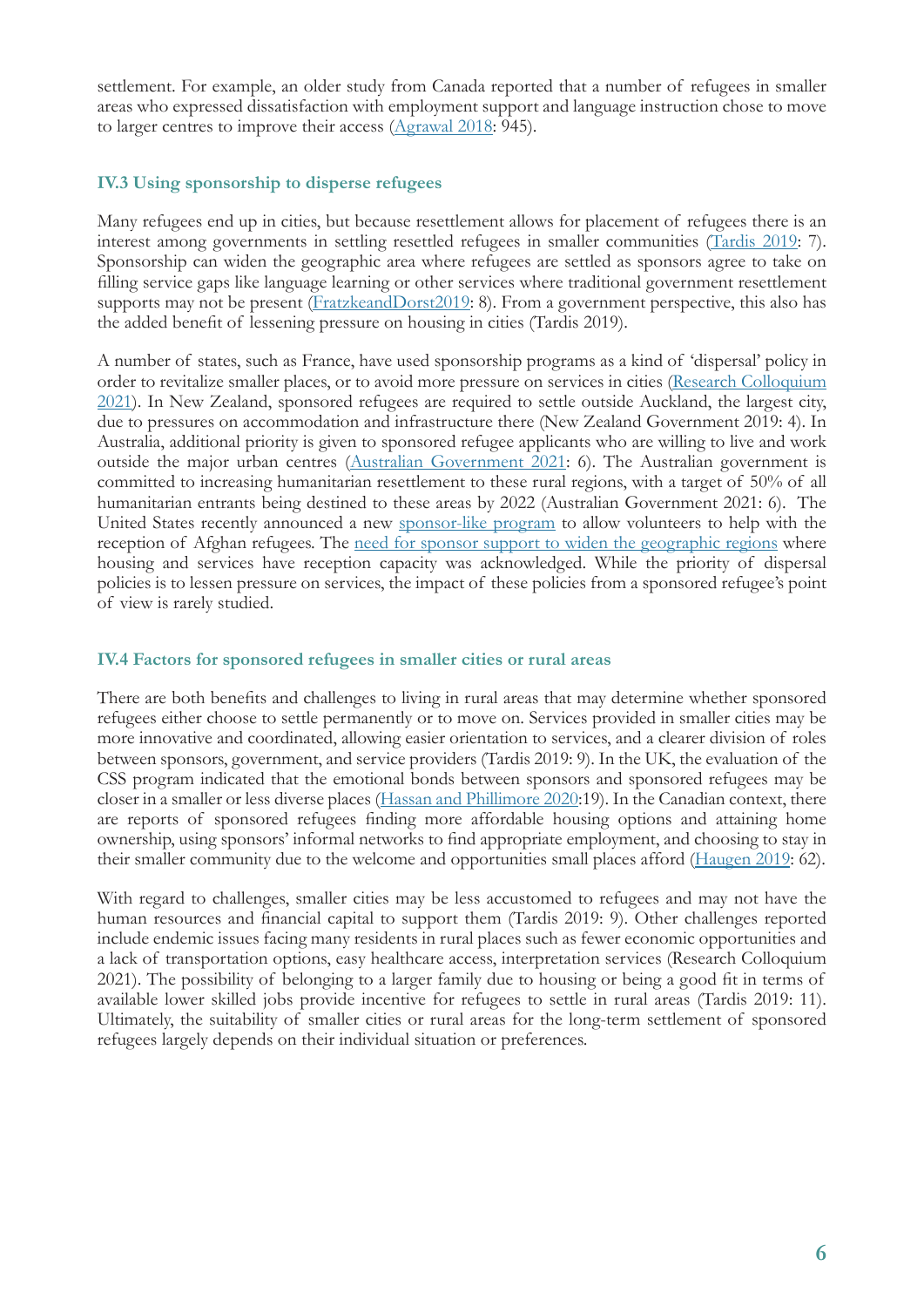#### **IV.5 Time-limited housing support from sponsors**

Inherent to most CS programs is the reality that sponsor support eventually ends; on average official sponsor responsibilities last only one or two years. This may mean the settlement of sponsored refugees in the community may become untenable in the longer term when support is no longer available from their sponsors. For example, participants in the Riace model in Italy reported that the temporary nature of the financial support and lack of other opportunities in the area made onward migration necessary for the vast majority of refugees, after benefits were removed (Driel 2020: 164).

The main reason for this instability is related to housing. Housing support from sponsors is usually not permanent, and after the sponsorship period there is a transition to independent living. Securing affordable housing is one of the largest challenges reported by sponsors across different CS programs. For example, participants in Ireland's CSI program reported feeling uncertainty about the long-term security of their housing situation, a problem exacerbated by the national housing crisis caused by pressures on affordable housing (Keppel 2020: 51). Employment opportunities are highly concentrated in the city of Dublin and so there is a sense that at the end of the sponsorship period, a move will likely have to be made either to a more affordable area within Dublin or for rural dwellers, a move to the city. 3

Sponsors may also face challenges in finding the right balance in supporting sponsored refugees to secure accommodation that is affordable yet adequate over the long-term. In the UK context, sponsors reported fears that "…after the two years of support with accommodation, the families would not be able to afford to remain in their home or even in the same area and would be forced to move, creating a new period of instability" (IRIS 2020: 4).

#### **IV.6 The connection between sponsorship breakdown and onward migration**

Sponsorship breakdown is a term used to refer to instances when sponsors are unable to support the sponsored refugee(s), and the relationship ends early Sponsorship breakdown may be caused by refugees moving away during the sponsorship period, and sponsors are therefore no longer able to fulfill their responsibilities. Or, conversely, if sponsored refugees are not getting the support they need from their sponsors, they may choose to move away to find the support or connections they need. Stakeholders in Canada identified sponsorship breakdown and family breakdown as the top reasons for secondary migration of sponsored refugees (European Commission 2018: 81). Evidence on the incidence of sponsorship breakdown is scarce, though it is estimated to be around 1 in 400 in the UK context, and 1 in 40 in Canada (Tan 2020: 23). A 2016 Canadian study reported that approximately one-quarter of Sponsorship Agreement Holders surveyed had experienced at least one breakdown of a sponsorship relationship in the past five years. (IRCC 2016: 26). A 'Sponsorship Agreement Holder' is an organization that contracts with the Canadian government to sponsor a certain number of refugees each year and that manages multiple refugee sponsorships at a time (RSTP, 2021).

There are established procedures for a number of CS programs regarding the possibility of secondary migration or breakdown during the sponsorship period. In Canada, if a new sponsor cannot be found in the new location to which the sponsored refugee has moved, a no-fault sponsorship breakdown is declared. In the UK's CS program, if the sponsorship breaks down, the local authority is responsible for supporting the sponsored refugees. However, if the sponsored refugee moves to a new area where the local authority has not consented to their support, alternative arrangements need to be made such as securing support from a local organization, a new sponsorship group, or another local authority (Home Office 2021: 13). In France, one sponsoring group has even planned ahead and set up an emergency fund to cover accommodation should the refugees move to a different city (European Commission 2018: 82). While there is a connection between secondary migration and sponsorship breakdown, further research and disaggregated data exploring the relationship between these two events is necessary.

<sup>2</sup> Interview with key informant from Ireland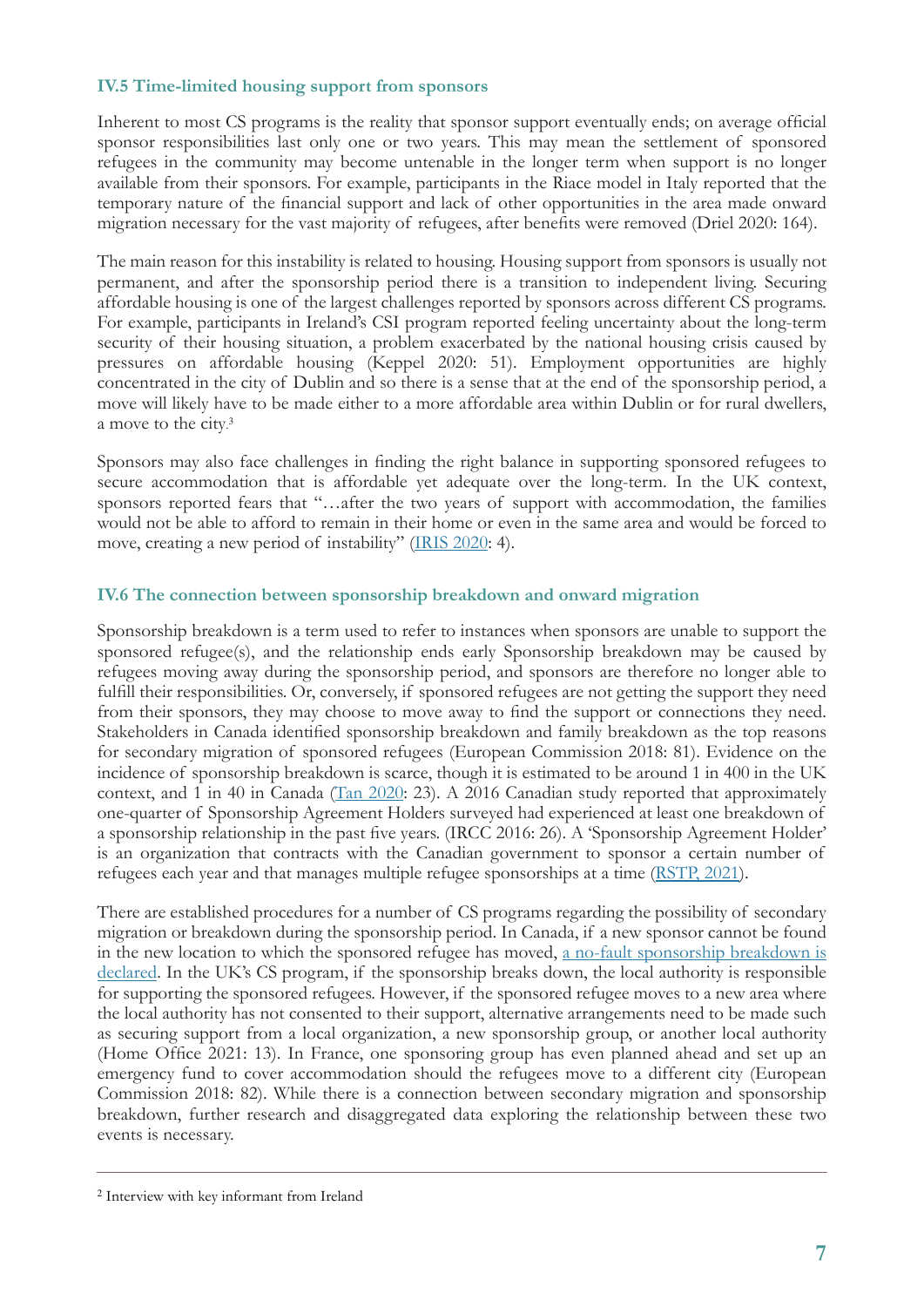### **V. Lessons to consider**

While there is currently insufficient research on this topic to identify promising practices, there are a few lessons that warrant

consideration when designing policies or practices in community sponsorship that take secondary migration into account.

#### **V.1 Setting expectations prior to arrival**

Sharing information and setting expectations about secondary migration and the community of sponsorship prior to the arrival of the sponsored refugee may be beneficial for a more satisfactory sponsorship experience. In the UK, refugees reported disappointment upon arrival with certain aspects of the CS program including the limited ability to move within Europe, the sponsorship location, and barriers to family reunification. In response, it was strongly recommended that in the future, more detailed information be shared with sponsored refugees before arrival to set more realistic expectations (Hassan and Phillimore 2020: 26-27).

Communicating with refugees about their preferences and expectations in advance of their arrival may lead to a better fit in their placement and long-term satisfaction with their local community. Sponsored refugees arriving in more rural places may integrate more easily if they have previously lived in a rural area or have work experience in agriculture or small industries (Research Colloquium 2021). Housing is another area where there is often a mismatch in expectations. For example, of the participants in France's Humanitarian Corridors, 40% expressed dissatisfaction with their housing as they had to share accommodations or live with their sponsors (European Union 2020: 112/113). While communicating with refugees in advance is considered a best practice, there is rarely effort put into expectations setting or considering refugee preferences within CS programs.

Setting expectations also includes training sponsors on the possibility of secondary migration, as well as what to do in the case of sponsorship breakdown. The SHARE Network's sponsor training materials includes a module on managing expectations that highlights the possibility of secondary migration in the European context. In Canada, the Canadian Council for Refugees has information for sponsors on the rights and responsibilities of refugees in regards to secondary migration, and the Refugee Sponsorship Training Program trains sponsors on managing expectations and avoiding sponsorship breakdown. In the Guide for the new Sponsor Circle Program in the United States, a positive example of secondary migration is included, setting the expectation for sponsors that onward movement of refugees may be a sign of independence and empowerment as refugees search for work or to join family members.

#### **V.2 Building the possibility of secondary movement into policies**

Preventing secondary migration is often a policy preference of states designing sponsorship programs; however, secondary migration should not in itself be considered a failure of sponsorship. One alternative is to think of refugee integration more holistically, accepting that it "may be better conceptualized as multifaceted, national-level integration" rather than conceived of as a policy focused on the local community level, and emphasising stability for integration on a national level (Ott 2011: 8, 31). Bloem and Loveridge agree, suggesting that "perhaps the answer is to redesign resettlement to be more dynamic and to account for changing preferences" (Bloem and Loveridge 2017: 28). They suggest one option could be to consider the initial community as a launching pad where refugees receive core services before possibly moving onwards (Bloem and Loveridge 2017: 28). Such a framework would, however, have several implications for local services and infrastructure, and therefore more study is needed.

<sup>4</sup> This study occurred prior to the withdrawal of the United Kingdom from the European Union in 2020, therefore findings may not be currently accurate in regard to freedom of movement expectations

<sup>5</sup> Key informant interview with a participant from New Zealand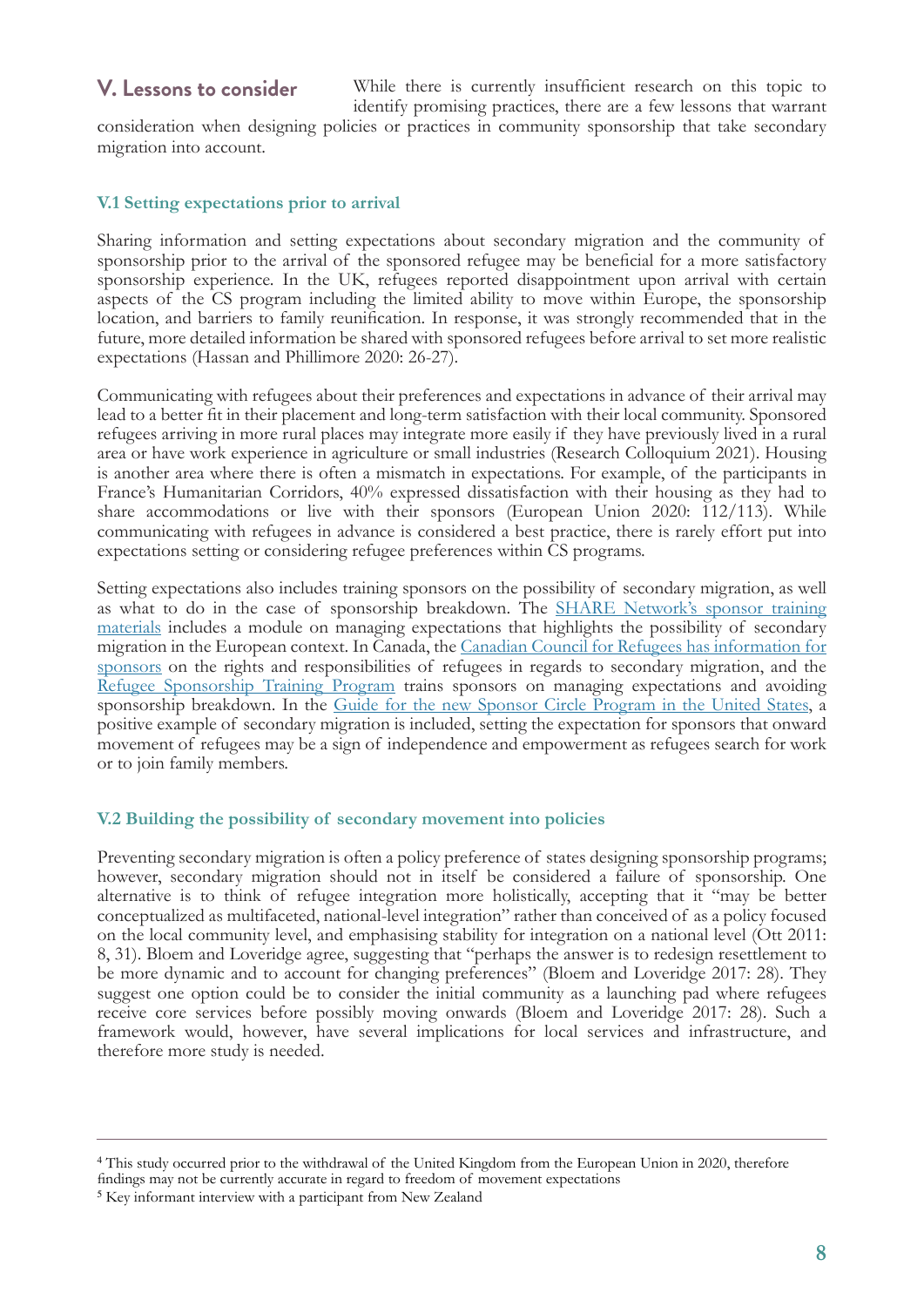Secondary migration may in some cases even be considered a measure of success as the sponsored refugee moves towards independence from their sponsor group and in search of economic or other opportunities. The treatment of refugees as monolithic entities instead of individuals with their own aspirations and expectations may hinder the creation of a more sustainable system of refugee hospitality, and may itself instigate further secondary movements (Tuzi 2019: 559). In recognizing the autonomy of refugees to relocate, policies are more likely to respond effectively to the real-life variability in experiences and choices made by sponsored refugees.

## **VI. Knowledge gaps and areas for further research**

Understanding the impact that sponsorship has on the secondary migration of sponsored refugees is challenging. In addition to the typical push and pull factors faced by all refugees and immigrants, sponsored refugees have additional factors such

as the support from and connection to their sponsors, location of settlement, and housing insecurity that may affect their decision to move on. While some preliminary data from Canada may indicate sponsored refugees are slightly less likely to pursue secondary migration, comparisons to other immigrant cohorts or other national contexts is scarce. Ultimately, more research is needed on the link between sponsorship and secondary migration so that in the development of CS programs globally, accounting for secondary migration can be "a link in holistic solutions for refugees" (Ott 2011: 31).

A robust evidence base on the intersection of sponsorship and secondary migration is largely lacking. Throughout this brief, a number of knowledge gaps and areas for further research have been identified:

- The need for improved tracking of the secondary migration of sponsored refugees including through longitudinal studies; in particular, for programs outside of the Canadian context, and over a longer period of time, and with larger sample sizes.
- More qualitative studies to hear directly from sponsored refugees on the impact of sponsor support as it relates to other push and pull factors, including the impact of dispersal policies.
- The identification of promising practices to assist in a smooth transition from sponsor support to after the sponsorship period, including how to mitigate against the instability the transition causes for sponsored refugees.
- Further evidence specific to the experience of sponsored refugees in rural and small communities, including exploring how to ensure effective matching of sponsored refugees to their community of sponsorship.
- Improved understanding of the intersection of sponsorship breakdown and secondary migration.
- An evidence base for policies that build the possibility of secondary migration into planning; such as a national integration framework or launch pad concept.

Outside of qualitative and longitudinal studies, these gaps can also be addressed through strengthening the monitoring and evaluation (M&E) of CS programs. This is important because "integrating M&E into refugee sponsorship systems will build the evidence base on what does and does not work at different stages in these programmes, making them more resilient in times of unprecedented uncertainty" (BeirensandAhad2020: 2). Filling these knowledge gaps could strengthen support available to sponsored refugees, ensuring it is responsive to their needs should they choose to move.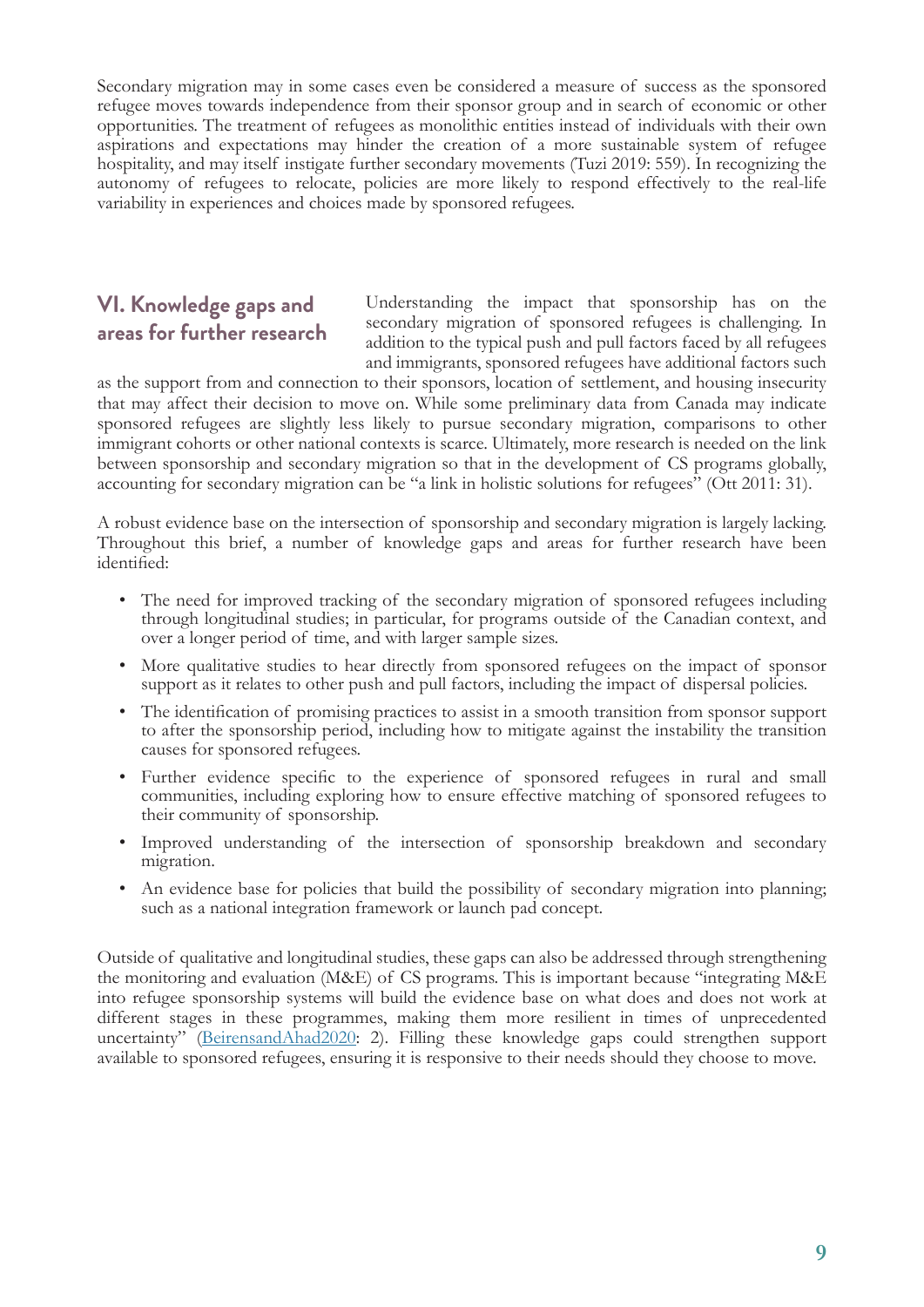## **Bibliography**

- **Agrawal, Sandeep Kumar**. "Canadian Refugee Sponsorship Programs: Experience of Syrian Refugees in Alberta, Canada." *Journal of International Migration and Integration* no. 20 (2018): 941–962, <https://doi.org/10.1007/s12134-018-0640-7>
- **Australian Government**: Department of Home Affairs. 2021. *Discussion Paper: Australia's Humanitarian Program 2021-22*, <https://www.homeaffairs.gov.au/reports-and-pubs/files/2021-22-discussion-paper.pdf>
- **Beirens, Hanne and Aliyyah Ahad**. "Measuring Up? Using Monitoring and Evaluation to Make Good on the Promise of Refugee Sponsorship." Issue Brief June 2020: Migration Policy Institute Europe, [https://](https://www.migrationpolicy.org/sites/default/files/publications/MPIE-Sponsorship-Monitoring-Evaluation-FINAL.pdf) [www.migrationpolicy.org/sites/default/files/publications/MPIE-Sponsorship-Monitoring-Evaluation-FINAL.pdf](https://www.migrationpolicy.org/sites/default/files/publications/MPIE-Sponsorship-Monitoring-Evaluation-FINAL.pdf)
- **Bloem, Jeffrey, and Scott Loveridge.** "The Secondary Migration of Refugees Resettled in the US." *Forced Migration Review: Resettlement*, Issue 54 (February 2017): 26-29, <https://www.fmreview.org/sites/fmr/files/FMRdownloads/en/resettlement.pdf>
- **Driel, Ester**. "Refugee Settlement and the Revival of Local Communities: Lessons from the Riace Model." *Journal of Modern Italian Studies* 25:2 (2020): 149-173, <https://doi.org/10.1080/1354571X.2020.1716538>
- **Drolet, Julie and Gayatri Moorthi**. "The Settlement Experiences of Syrian Newcomers in Alberta: Social Connections and Interactions." *Canadian Ethnic Studies*, 50, no. 2 (2018): 101-120. doi: 10.1353/ces.2018.0017 [https://www.semanticscholar.org/paper/The-Settlement-Experiences-of-Syrian-Newcomers-in-Drolet-Moorthi/](https://www.semanticscholar.org/paper/The-Settlement-Experiences-of-Syrian-Newcomers-in-Drolet-Moorthi/c9a5bde723d947d54ba580d91c430668573d177b) [c9a5bde723d947d54ba580d91c430668573d177b](https://www.semanticscholar.org/paper/The-Settlement-Experiences-of-Syrian-Newcomers-in-Drolet-Moorthi/c9a5bde723d947d54ba580d91c430668573d177b)
- **European Commission**. 2016. "Resettlement and Humanitarian Admission Programmes in Europe- What works?" European Migration Network, [https://emn.gov.hr/UserDocsImages/EMN\\_studije/05-Ressetlement-and-](https://emn.gov.hr/UserDocsImages/EMN_studije/05-Ressetlement-and-Humanitarian-Admission-Programmes-in-Europe.pdf)[Humanitarian-Admission-Programmes-in-Europe.pdf](https://emn.gov.hr/UserDocsImages/EMN_studije/05-Ressetlement-and-Humanitarian-Admission-Programmes-in-Europe.pdf)
- **European Commission**. 2018. "Study on the Feasibility and Added Value of Sponsorship Schemes as a Possible Pathway to Safe Channels for Admission to the EU, Including Resettlement: Final Report." Brussels: MPI Europe, <http://www.europeanmigrationlaw.eu/documents/Sponsorship-schemes.pdf>
- **European Union**. 2020. "Sponsoring Integration: Impact Assessment of Humanitarian Corridors Program Primary Achievements in Italy and France." Rome: Private Sponsorship for Integration: Building a European Model, [https://www.eurodiaconia.org/wordpress/wp-content/uploads/2020/08/AMIF-PPI-Impact-Assessment-Report-](https://www.eurodiaconia.org/wordpress/wp-content/uploads/2020/08/AMIF-PPI-Impact-Assessment-Report-FINAL-27072020.pdf)[FINAL-27072020.pdf.](https://www.eurodiaconia.org/wordpress/wp-content/uploads/2020/08/AMIF-PPI-Impact-Assessment-Report-FINAL-27072020.pdf)
- **Finn, Anthony**. 2020. "Community Sponsorship Ireland Pilot Project Evaluation." Department of Justice and Equality, Montbretia Consulting.
- **Fratzke, Susan, and Emma Dorst**. 2019. "Volunteers and Sponsors: A Catalyst for Refugee Integration." Washington, D.C.: Migration Policy Institute, <https://www.volunteeringnz.org.nz/wp-content/uploads/TCM-Refugee-Integration-Volunteering-FINAL.pdf>
- **Hassan, Sara, and Jenny Phillimore**. 2020. "Sponsorship in the UK: Refugees to Citizens." University of Birmingham, Institute for Research into Superdiversity, [https://www.birmingham.ac.uk/Documents/college-social-sciences/](https://www.birmingham.ac.uk/Documents/college-social-sciences/social-policy/iris/2020/community-sponsorship-refugee-report.pdf) [social-policy/iris/2020/community-sponsorship-refugee-report.pdf](https://www.birmingham.ac.uk/Documents/college-social-sciences/social-policy/iris/2020/community-sponsorship-refugee-report.pdf)
- **Haugen, Stacey**. "We Feel Like We're Home: The Resettlement and Integration of Syrian Refugees in Smaller and Rural Canadian Communities." *Refuge* 35, no. 2 (2019): 52-64, <https://www.erudit.org/en/journals/refuge/2019-v35-n2-refuge04887/1064819ar.pdf>
- **Home Office: Ministry of Housing, Communities & Local Government, Department for International Development**. *Community Sponsorship Guidance for Local Authorities*. Updated 20 July 2021, [https://assets.publishing.service.gov.uk/government/uploads/system/uploads/attachment\\_data/file/694051/](https://assets.publishing.service.gov.uk/government/uploads/system/uploads/attachment_data/file/694051/Community_Sponsorship_LA_guidance.pdf) [Community\\_Sponsorship\\_LA\\_guidance.pdf#:~:text=The%20Community%20Sponsorship%20Scheme%20which](https://assets.publishing.service.gov.uk/government/uploads/system/uploads/attachment_data/file/694051/Community_Sponsorship_LA_guidance.pdf) [%20was%20launched%20in,of%20arrival%20in%20the%20UK.%20This%20will%20include%3A](https://assets.publishing.service.gov.uk/government/uploads/system/uploads/attachment_data/file/694051/Community_Sponsorship_LA_guidance.pdf)
- **Hynie, Michaela, Susan McGrath, Jonathan Bridekirk, Anna Oda, Nicole Ives, Jennifer Hyndman, Neil Arya, Yogendra Shakya, Jill Hanley, Kwame McKenzie, and SyRIA.lth**. "What Role Does Type of Sponsorship Play in Early Integration Outcomes? Syrian Refugees Resettled in Six Canadian Cities." *Refuge* 35, no. 2 (2019): 36-53, <https://refuge.journals.yorku.ca/index.php/refuge/article/view/40600/36555>
- **IRCC: Immigration, Refugees, and Citizenship Canada***.* 2016. *Evaluation of the Resettlement Programs (GAR, PSR, BVOR and RAP)*. Evaluation Division, [https://www.canada.ca/en/immigration-refugees-citizenship/corporate/](https://www.canada.ca/en/immigration-refugees-citizenship/corporate/reports-statistics/evaluations/resettlement-programs.html) [reports-statistics/evaluations/resettlement-programs.html#toc5-6-4](https://www.canada.ca/en/immigration-refugees-citizenship/corporate/reports-statistics/evaluations/resettlement-programs.html)